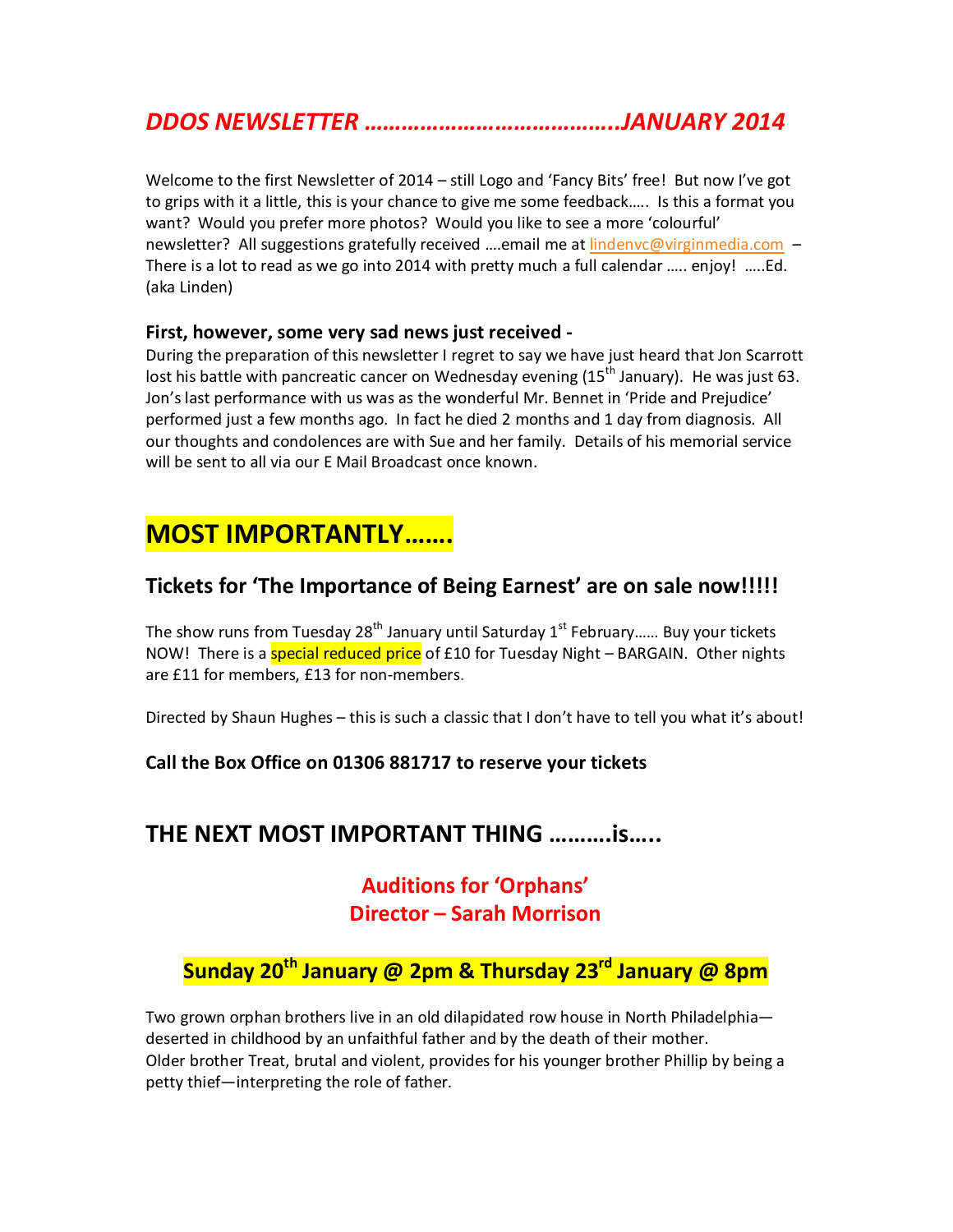With the love and protectiveness of an older brother and an orphan's fear of abandonment, Treat takes away Phillip's chances to grow up, depriving him of knowledge and forcing him to live in a world of illiteracy and innocence: relegating him to their lost childhood. As Treat is out stealing to put food on the table, Phillip never leaves the house, thinking he will die from something outside because of a near deadly allergic reaction he had as a child. Haunted by the death of their mother, he spends his time lying in her closet filled with unworn clothes. Curious about the world, he secretly attempts to understand things by watching re-runs of the 'The Price is Right' and underlining words in newspapers and old books he finds lying around.

Treat kidnaps and ties up a Chicago gangster named Harold. Harold, an orphan himself, with the prowess of an escape artist, loosens the ties that bind him, turns the tables around, and with gun in hand, puts himself into the role of teacher, healer and surrogate parent.

**Performance dates are Tuesday 1st April to Saturday 5th April**

## **AND THERE IS STILL LOTS MORE TO COME…**

## **Thursday 8th/Friday 9th May**

**Two one act, two-hander plays by Geoff Rose-Michael**

### **'Cold Blooded Killer'**

When grieving widow Jack disturbs Becky, an intruder, he is shocked by how much she resembles his wife, who is missing, presumed dead, in a shark attack recently. Jack attempts to persuade Becky to impersonate his wife, to inherit the fortune of her mother, who died during the tragic holiday. But is Jack telling the truth about her disappearance, and can Becky be trusted to carry out the deception...

#### **'Singled Out'**

When SODA, the Singles Online Dating Agency, arranges a social night for some of its members, the first two girls to arrive soon discover they have both suffered a similar disturbing experience, and that they have been lured there by person or persons…

**Exciting stuff! Put it in your diary - full details in our February newsletter.** 

# **Leatherhead Drama Festival – during the week of 12th – 17th May**

Our entry is a comedy/drama '**So Near Too Far'** written by Joanne Higginson. It has a 3 hander female cast. Details of Director and auditions dates will follow shortly, but meanwhile here is a synopsis of the play:-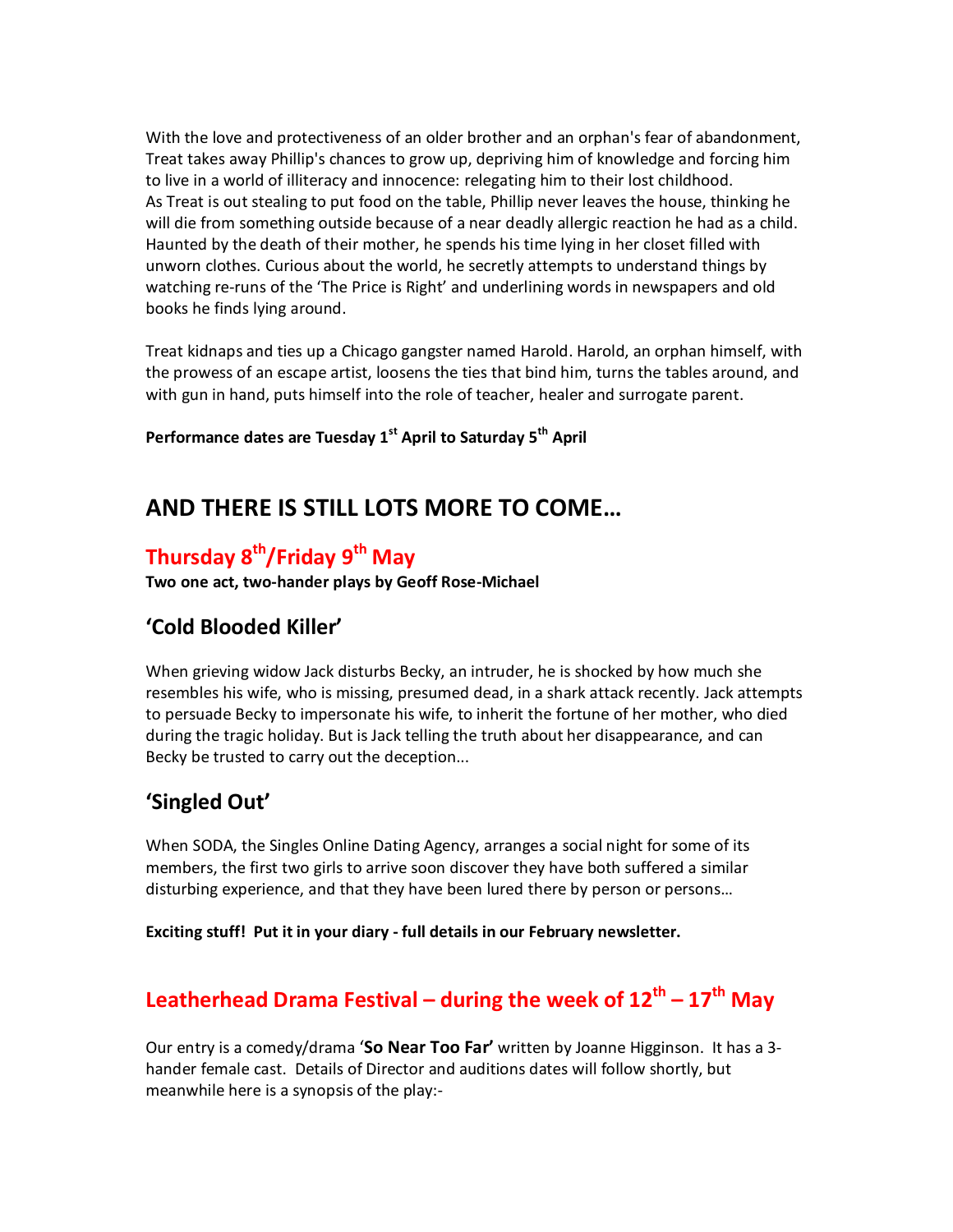Three friends, Abby, Ruth and Becky (all around 31 years old) who are close, despite their very different ways of looking at life, meet regularly for lunch where they discuss their different relationships: Abby has just started to date her downstairs neighbour, Ruth has an ongoing relationship with a guy who lives the other side of London to her, and Becky's long term boyfriend lives in the USA. Via a series of monologues, each friend tells of her relationship and her take on what is going on in her friends' lives. Mobile phones play a part in this story as what is on each character's phone is shown to the audience via a screen at the back of the stage.

## **17th to 21st June: '84 Charing Cross Road' Director – Bobby Hamilton**

#### **Read Through and Auditions: Wednesday 26th March (Rehearsals start early May)**

This beautiful play is a dramatisation of letters between a struggling writer in New York and an antiquarian book store in London. In a sense, these are also love letters. They reflect a shared love of literature and books and a meeting of like minds. The play takes place over a twenty year period, beginning in 1949 when Helene Hanff first writes to antiquarian bookshop Marks & Co. and ends in 1969 with the death of Frank Doel, the delightfully dusty supplier of so many of the old books to Helene who shows her gratitude by sending parcels of foods still on ration in Britain to the staff of Marks & Co., some of whom surrepticiously also write to Helene!

CHARACTERS – 3 male, 4 female.

The play is essentially a two hander with the bulk of the dialogue between HELENE and FRANK. Frank is reading Helene's letters but Helene's are delivered 'out front' as it were. The other members of staff write to Helene, CECILY writes more often than anyone else and is a bit livelier. MEGAN writes once so does WILLIAM (BILL). Mr. MARTIN has little dialogue but is on for much of the play (but dies during the course of the action-offstage!). The shop staff are on for much of the play, working in the background and reacting to the letters.

HELENE - Playing age late 30/40s. Fiesty and seemingly abrasive New Yorker but with a big heart and a deep love and instinctive understanding of literature. Her warmth and humour are a huge part of this play.

FRANK- (early 40s) The terribly British bookseller who forms an unlikely friendship with Helene that leans towards a sort of (gentle) romance. Frank is happily married and there is no sense of impropriety but nevertheless their developing relationship forms the core of the evening. There is a dry, sly humour beneath the dusty exterior. He is a very warm man.

MEGAN WELLS (20s/30s) CECILY FARR (20s/30s) Mr. MARTIN - Elderly bookseller WILLIAM HUMPHRIES - Any age but a good opportunity for a younger man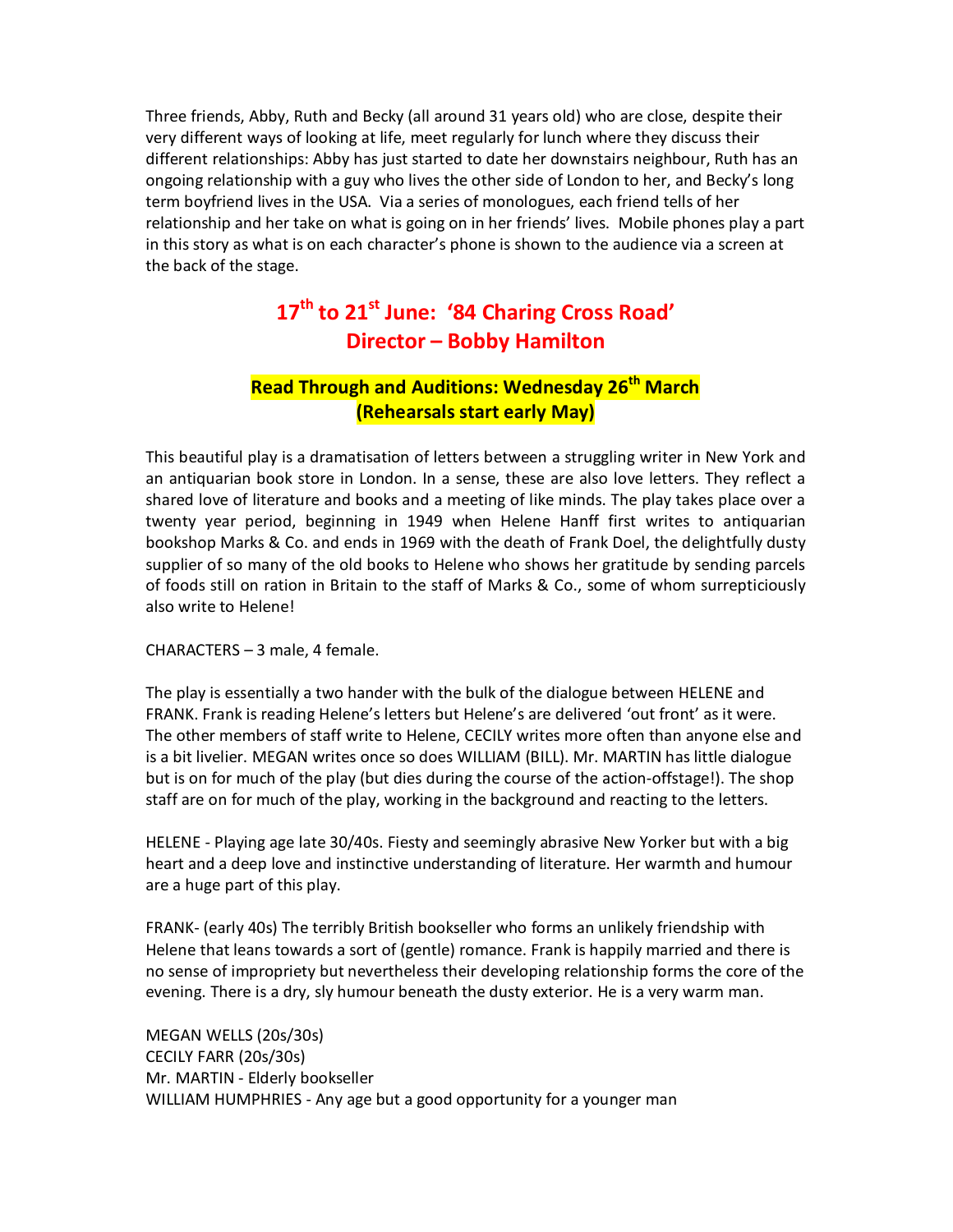JOAN TODD-One short letter only-she delivers the sad news of Frank's death and should strike a different note to all the other correspondence we hear. Could double with-MAXINE STUART - American actress friend of Helene. Glamorous (late 30s/any age) One letter

## **2 nd to 6th September 2014 – 'Saucy Jack and the Space Vixens' Director - Sasha Silver**

### **Sing/Read Through : Thursday 15th May @ 8pm. Auditions: Sunday 18th May @ 2pm**

This multi-award winning musical was created in 1995. It has been performed all over the world including two runs in London's West End. Set in a futuristic cabaret bar, the music is loud! As the audience settle back for an evening of cosmic cabaret, all is not well at Saucy Jack's... The evil shadow of a serial killer looms over the bar; cabaret acts are being killed off one by one, found stabbed by the heel of a sequinned slingback shoe.

**The characters** are brazen and the atmosphere is hot: Wannabes, dreamers, killers and super-fashion crime fighters, here to save the day by the Power of Disco! A more detailed character list to follow – but you get the gist!!! Fairly young cast with some interesting names…

# **SOCIALS FOR THE FUTURE**

Don't forget, our lovely Green Room Theatre bar is open the first Friday of every month from 7.30pm till late, so come along and catch up with your DDOS friends! Upcoming evenings include:

**7 th February** – the bar will be open from 7.30pm so come down and meet a few friends for a chat and a drink……

**7 th March** – wine tasting - probably 'Call My Bluff' style

Our Kenny Ball Tribute Night will be re-scheduled for later in the year.

## **SOCIALS PAST**

**Christmas Party!**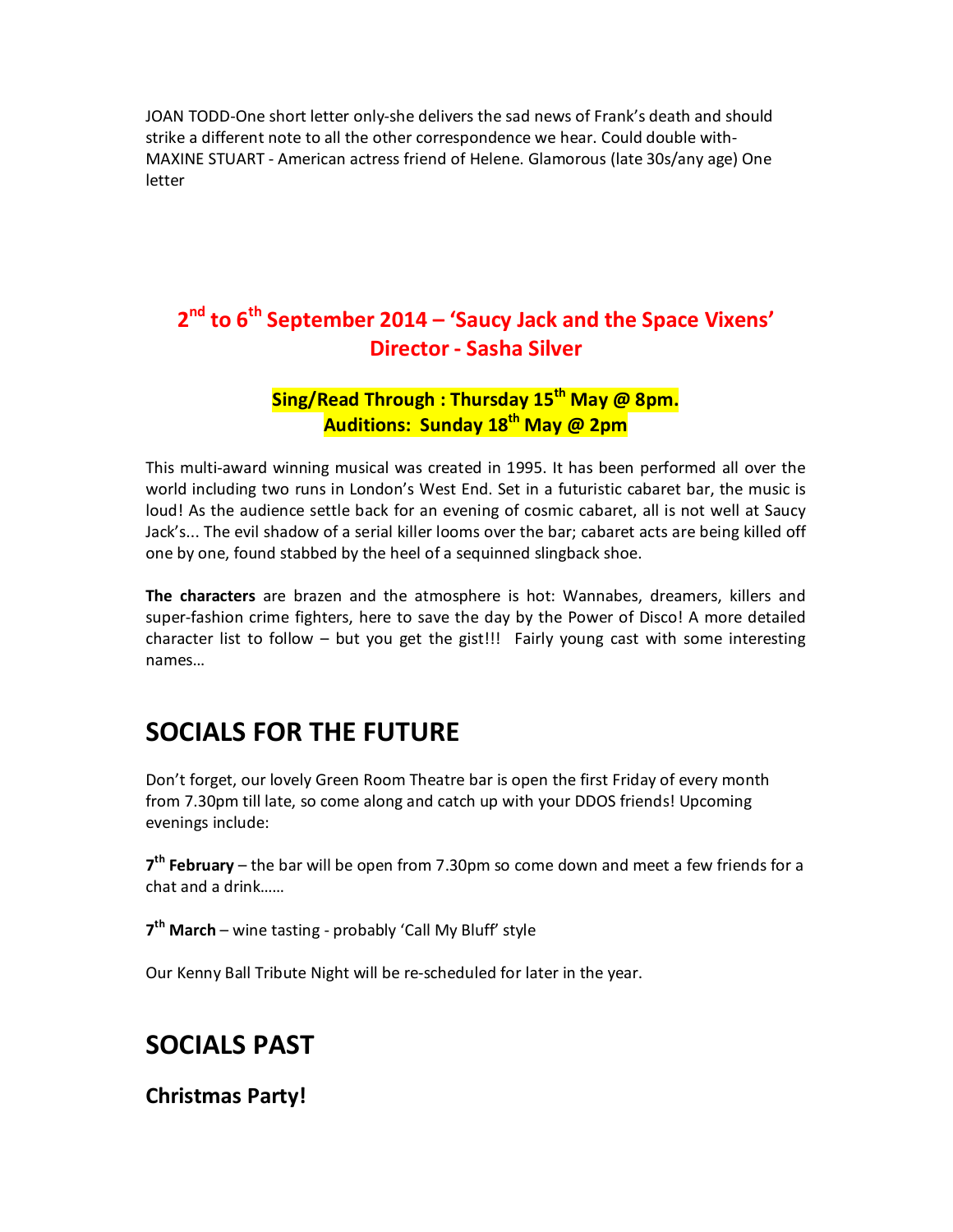There was a fantastic turn-out for our Christmas Party, held on Friday 6<sup>th</sup> December at the Green Room Theatre. Decorated by the committee to resemble a Christmas grotto and with mince pies and mulled wine on offer to guests, it was easy to get into the Christmas spirit! The bar was open and Christmas music filled the theatre before everyone was invited to watch a very special pantomime presented by Kathy Barnes and featuring Brian Inns, Sandra Grant and Mark Barnes as they'd never been seen before!